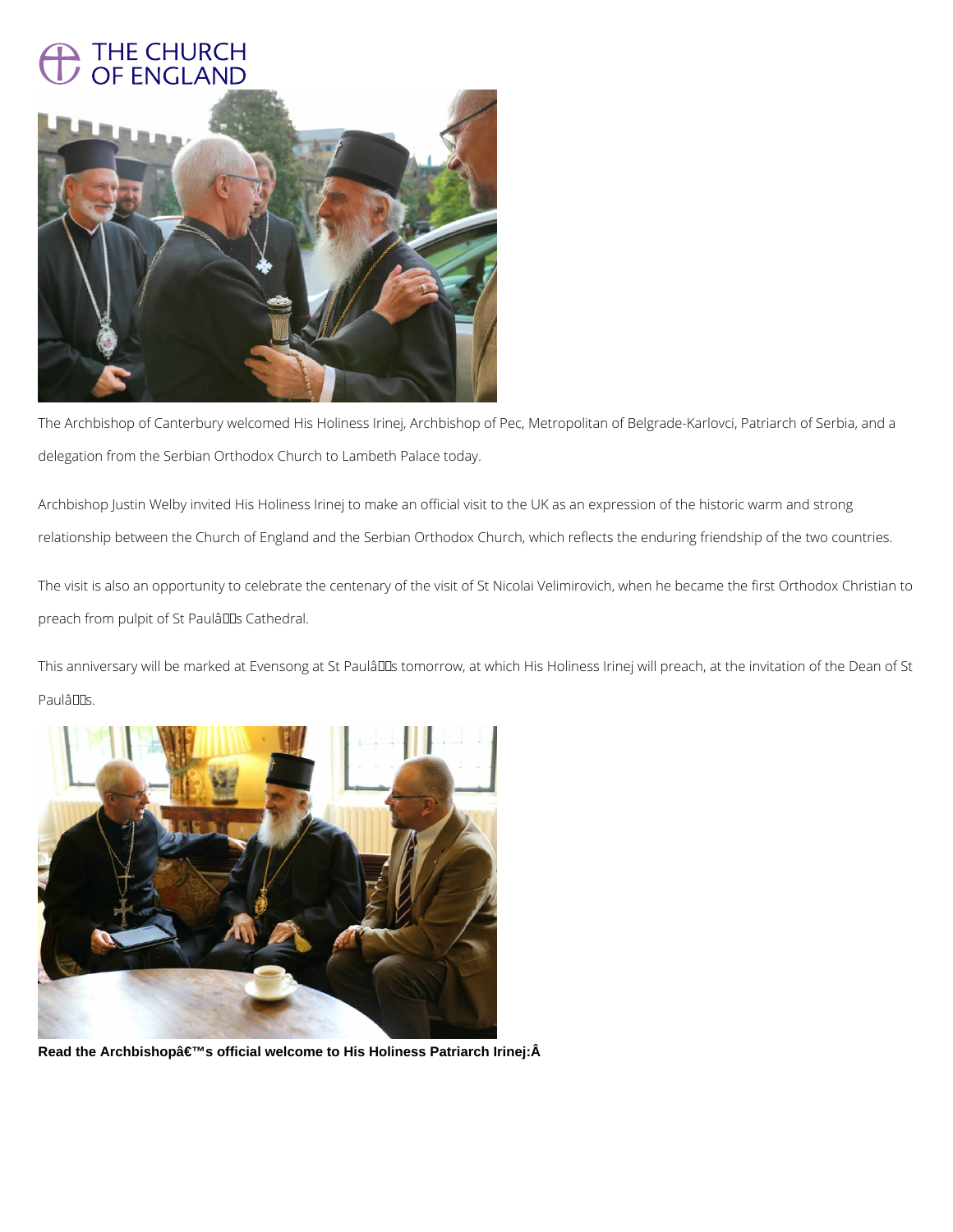Your Holiness, I have great pleasure and itâlles a great privilege to welcome you and your delegation to Lambeth Palace today.

I find it very moving to have learned more of the long history of friendship between the Serbian Orthodox Church and the Church of England. I am particularly conscious that this is the 100th anniversary of the extraordinary moment when St Nicolai Velimirovich, as a young priest monk, visited England and made a big impact on so many people. Perhaps I can quote a particularly powerful passage from that deeply inspiring sermon. He said:

âIII am coming from Serbia, from European âIIImidnightâIII. There is no ray of light, not a single trace. All the light went from the ground to the sky and the sky is the only place where the light is coming from. Nevertheless, we that are weak in everything are strong in faith and hope that dawn will soon arrive.  $\hat{a}$ 

Tomorrow evening, Your Holiness will preach at St PaulâDDs, an occasion that will be full of emotion and memory. On this occasion, far from this being a new thing, we have memories of the extraordinary hospitality and your welcome to the Anglican community in Serbia for a hundred years. I think, particularly, of your wonderful welcome to my Apokrisarios and the annual welcome on Christmas Eve to the Anglican community in your own Patriarchal chapel.

In your Patriarchal ministry you have been a tireless advocate for peace and stability, and the deep strength of the Serbian Orthodox Church in prayer and religious community  $\frac{2}{\pi}$  a strength recognised by His Royal Highness Prince Charles.

Once again, today, Serbia finds itself on the frontier of Europe, facing the countless tens of thousands driven by darkness from their own homes. And, tragically, as in the past, Europe has not, in a united way, risen to this challenge, and Serbia has had to bear a great burden â DD and the Orthodox Church has demonstrated, again, its faithfulness.

But there is more light than a hundred years ago. The reconciling light of Christ has shone across Europe for much of the last decades. Under your leadership the Serbian Orthodox Church has played a great role in building the nation.

Your commitment to reconciliation and the work of your church in catechesis, and in the training of Christians to know their faith and to be inhabited by the Spirit of Christ: all these are an inspiration and challenge to us.

We are most grateful for your visit. I am sure we will learn much from you and deepen our friendship in the gospel of Jesus Christ.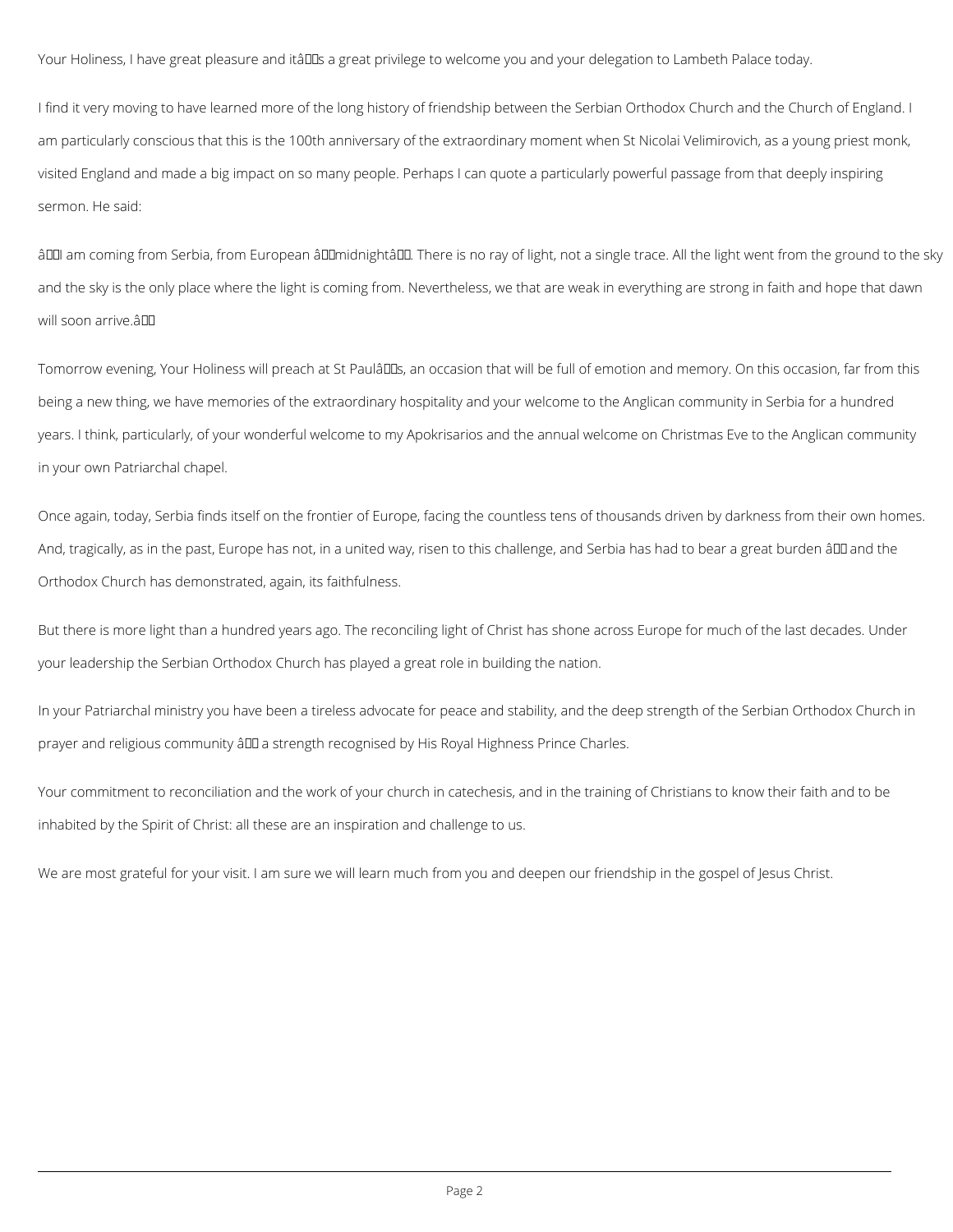

**Read His Holiness Patriarch Irinej's response to Archbishop Justin:Â** 

Your Grace, I am grateful for these wonderful words which you have put across to me. Most of all thank you for convening this meeting in regard to a wonderful occasion, that you have found it fit and right to invite us to visit you, to discuss many problems which touch upon what is important to both our churches and nations ând and to thus speak to each other as children of God and as brothers in Jesus Christ.

It is from NiÅ<sub>i</sub> that I was transferred to Belgrade, to my quite deep regret. For although I was not born in NiÅ<sub>i</sub>, nor in the vicinity of NiÅ<sub>i</sub>, I grew to love this city and its people, who for a long time now have been living in quite a lot of hardship, but they have kept the faith. Itâll Is a people who have displayed tremendous love towards the church, and therefore it is a people where I have found myself to be with my own.

Thank you for offering the opportunity to mark one very important moment in the life of the monk priest Nicolai Velimirovic, in regard to the famous sermon that he gave at St PaulâDDs Cathedral. And, as you know, in this sermon he makes mention of the so-called Tower of Skulls, a magnificent temple built on human bones, which is located in the city of NiÅ<sub>i</sub>. The city in which Emperor Constantine was born. The city in which I presided as bishop for 30 years.

I am very glad and it makes me very happy, I am honoured that I am sitting together with my brothers Arch Hierarchs, in this great place where you, Your Grace, are the host. And not only the keeper of this important institution but also the host to all of us, our people as well as our church.

It has a positive view towards a very great state with its mighty history and culture. And it was Nicolai Velimirovic who revealed this magnificent history and culture to us as the church of the Serbian nation. He loved this country and this nation. He loved the culture of this nation. He loved

many of its people and some of them were very significant: not only persons of importance to local history, but to the global world culture.

And, speaking as one of his successors, it is he who has drawn our attention towards England. From then onwards â00 and I believe that we have

people who have become aware of England of course at an earlier date as well â00 our nation has nurtured a very friendly relationship, reaching

out to the English nation, as was especially manifest during the First World War, during which Nicolai spoke a lot in London, in England, and got

many doctors, nurses and other people from this city and nation interested in us, who helped us a great deal during the Great War.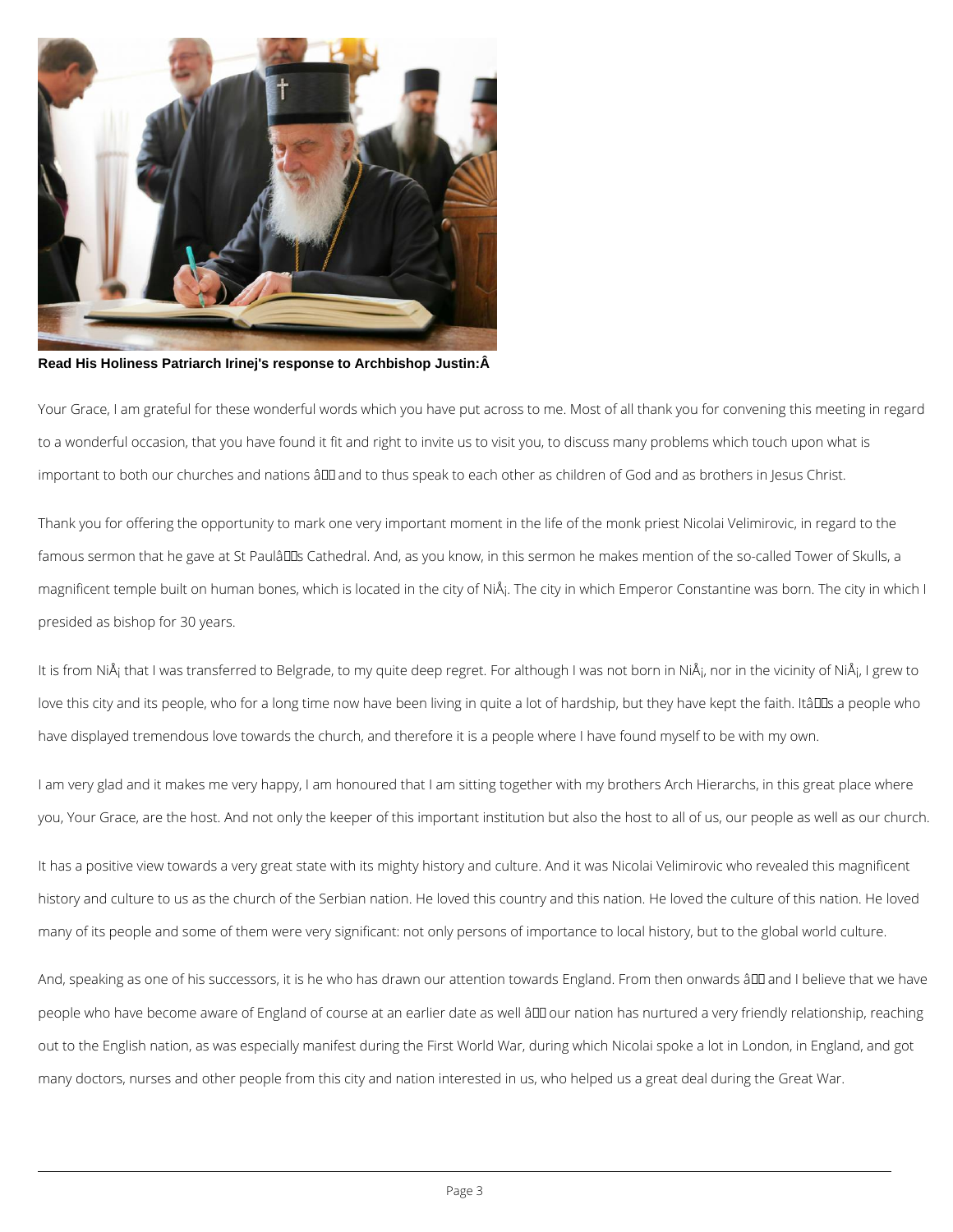It is with special respect that we remember particularly the doctors and the nurses of your nation who rushed to a deeply wounded nation to help. In doing so they made tremendous sacrifices, and some of them laid down their lives in Serbia for Serbia. Some of them were shot by the forces of the then so-called Austria-Hungary, another significant number died through typhoid. It was the plague of the times, indeed among the people and the army many died. And I would like to reiterate that many of those who died of typhoid were precisely the people involved in medical treatment. This has bonded our nation forever to England.

Later on, accordingly, our history remained in the same line that was opened and traversed by the English nation. We are also aware of the role that Britain played in the Second World War, receiving our government in exile â <del>DD</del> residing in London for a time â DD as well as the established royal House. And all of that has grown deep roots into the body of our relations.

We should and we must understand we are the children of the church, and most of all and firstly we are children of God â ll as well as all the other people who exist on this planet. Therefore we have a duty towards our own selves but also to others to point and indicate what is the meaning of the gospel of Christ.

It is true, shall we say, that in the recent period we were overcast by certain shadows. This is the period of the 1990s, when, to our big surprise, England joined the other countries of Europe in the bombing campaign over Serbia from which we suffered a lot of hardship and pain in many fields. Nonetheless, I do hope that this is just a cloud which will soon enough be expelled by some other wind from the field of our relationships.

In todayâDDs times, which are saturated with confusion and unrest, and also by crimes committed in the world, we need to introduce a new spirit into the relationships between states and peoples, and to persevere in continuance to Christâll as reason for entering into this world. It is precisely there where the churches have the greatest and most important role to play.

I do hope that this visit of ours transpires in such a spirit and retains such a direction. That is why we are here and that is why we shall speak. And we shall, thus, try to realise that which is the thought and that which is the deed of the church of Christ, namely to build peace amongst nations, and, following closely your own programme, we shall work for peace amongst the churches, and, of course, amongst different religions as well.

This is why we must seek ways which allow us to approach each other more closely, to put aside that which possibly divides us and makes us become distant. But at the same time to build from within that which is common to us âlla and indeed there is much in common between you and us, both of us and the Roman Catholics, and, of course, the Protestant world.

It is on that foundation that we need to build our common relationships. I trust this is the will of God, and that this is what God expects from us.

This is why we need to be servants of the mission, of evangelisation in our times and in our world.